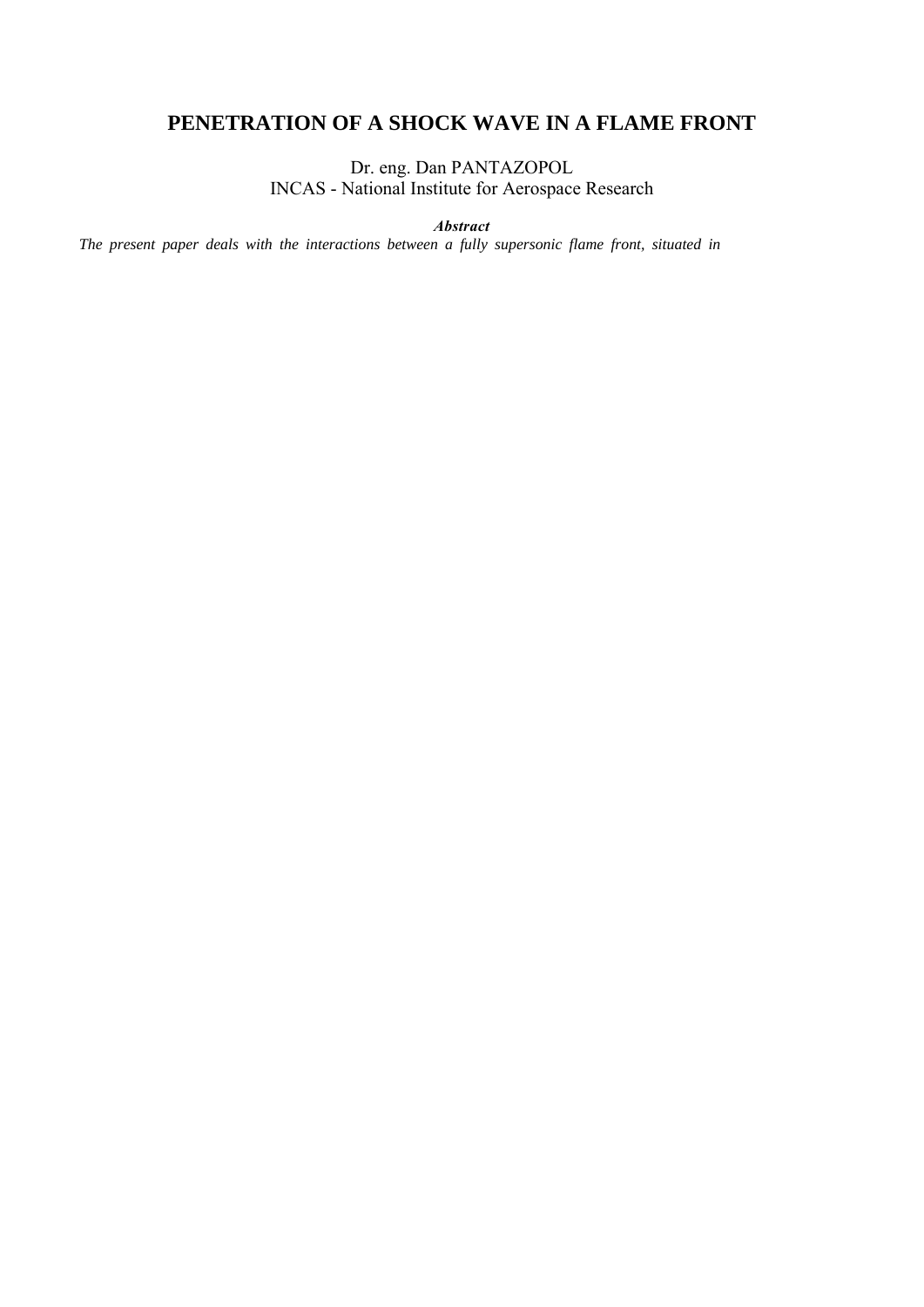the flame front PF in the region of the hot burnt gases. In Fig. 2 such a configuration is presented, which is, at least, theoretically posible.

## **3. The computation relations**

We consider a premixed homogeneous gas mixture, which is characterized by the heat, Q liberated by chemical reaction per unit mass. In the computation programs we will use the notation:

$$
q = \frac{2Q(\gamma^2 - 1)}{a_1^2}.
$$
 (1)

The variation of the Mach number with the temperature of the flame will be denoted by:

$$
m = m(T) \tag{2}
$$

Using the equations of the comservation of matter, momentum and energy, we will obtain the folowing relations:

$$
\xi = \frac{p_2}{p_1} = 1 - (\lambda - 1) \cdot \gamma_1 \cdot m^2, \tag{3}
$$

in which  $\lambda$  is the density ratio:

$$
\lambda = \frac{\rho_1}{\rho_2} = \frac{v_2}{v_1},
$$
 (4)

and  $\gamma_1$ , the specific heat ratio for the cold unburnt gas mixture.

The density ratio will be obtained from the expression [6]:

*IVCAS-BULETIN No L'2009*  
\nthe flame front PF in the region of the hot burn  
\ngases. In Fig. 2 such a configuration is presented,  
\nwhich is, at least, theoretically possible.  
\n**3. The computation relations**  
\nWe consider a permeed homogeneous gas mixture,  
\nwhich is characterized by the heat, Q liberated by  
\nchemical reaction per unit mass. In the computation  
\nprograms we will use the notation:  
\n
$$
q = \frac{2Q(\gamma^2 - 1)}{a_1^2}.
$$
\n(1)  
\nThe variation of the Mach number with the  
\ntemperature of the flame will be denoted by:  
\n
$$
m = m(T)
$$
\n(2)  
\nUsing the equations of the conservation of matter,  
\nmomentum and energy, we will obtain the following  
\nrelations:  
\n
$$
\xi = \frac{p_2}{p_1} = 1 - (\lambda - 1) \cdot \gamma_1 \cdot m^2,
$$
\n(3)  
\nin which  $\lambda$  is the density ratio:  
\n
$$
\lambda = \frac{\rho_1}{p_2} = \frac{v_2}{v_1},
$$
\n(4)  
\nand  $\gamma_1$ , the specific heat ratio for the cold unburn  
\ngas mixture.  
\nThe density ratio will be obtained from the  
\nexpression [6]:  
\n
$$
\lambda = \frac{\gamma_2}{\gamma_2 + 1} \left[1 + \frac{1}{\gamma_1 m^2}\right] - \frac{2}{m^2(\gamma_2 + 1)} \left[ (\gamma_2 - 1) \frac{Q_2}{a_1^2} - \frac{\gamma_1 - \gamma_2}{\gamma_1(\gamma_1 - 1)} \right],
$$
\nwhere  $\gamma_2$  is the specific heat ratio for the burn gas  
\nmixture.  
\nwhere  $\gamma_2$  is the specific heat ratio for the burn gas  
\nmixture  
\nmixture of the pressure variation through the  
\nflame front is:

where  $\gamma_2$  is the specific heat ratio for the burnt gas mixture.

The equation for the pressure variation trough the flame front is:

$$
\xi = \frac{p_2}{p_1} = 1 - \gamma_1 \cdot m^2 \cdot \left\{ \frac{\gamma_2 - \gamma_1 \cdot m^2}{\gamma_1 \cdot m^2 \cdot (\gamma_2 + 1)} - \frac{\gamma_2 \cdot m^2 \cdot (\gamma_2 + 1)}{\gamma_1 \cdot m^2 \cdot (\gamma_2 + 1)} \right\} - \frac{2N}{m^2 \cdot (\gamma_2 + 1)} \right\}
$$
(6)

where

$$
N = (\gamma_2 - 1) \cdot \frac{Q}{a_1^2} - \frac{\gamma_1 - \gamma_2}{\gamma_1 \cdot (\gamma_1 - 1)}.
$$
 (6a)

From the same conservation laws and by using certain geometric considerations, we obtain [26]:

$$
tg\delta_{F} = \frac{m(\lambda - 1) \cdot \sqrt{M_{1}^{2} - m^{2}}}{M_{1}^{2} + (\lambda - 1) \cdot m^{2}},
$$
 (7)

where  $M_1$  is the Mach number of the unburnt gas mixture flow.

Also, we can compute the Mach number,  $M_2$ , behind the flame front:

$$
M_2^2 = \frac{\gamma_1 \cdot R_1 \cdot T_1 \cdot \left[ M_1^2 + (\lambda^2 - 1) \cdot m^2 \right]}{\gamma_2 \cdot R_2 \cdot T_2}.
$$
 (8)

It is possible to eliminate the m parameter from the Eq.  $(2)$ ,  $(5)$  and  $(6)$ , and to obtain finaly:

$$
\begin{aligned}\n\text{tg}\delta_{\text{F}} &= \frac{1-\xi}{\gamma_{1} \cdot M_{1}^{2} + 1 - \xi} \\
\frac{2 \cdot \gamma_{1} \cdot M_{1}^{2}}{\gamma_{2} + 1} \cdot \left[1 + \frac{\gamma_{1} \cdot (\gamma_{2} - 1) \cdot \frac{Q}{a_{1}^{2}} - \frac{\gamma_{1} - \gamma_{2}}{\gamma_{1} - 1}}{1 - \xi}\right] - 1 \\
\frac{\gamma_{2} - 1}{\gamma_{2} + 1} + \xi\n\end{aligned}
$$
\n(9)

This relation is the equation of the flame deflagration polar, as the relation:

$$
tg\delta = \frac{\xi - 1}{\gamma M_1^2 + 1 - \xi} \cdot \sqrt{\frac{\frac{2 \cdot \gamma \cdot M_1^2}{\gamma + 1} - \frac{\gamma - 1}{\gamma + 1} - \xi}{\xi + \frac{\gamma - 1}{\gamma + 1}}}
$$
(10)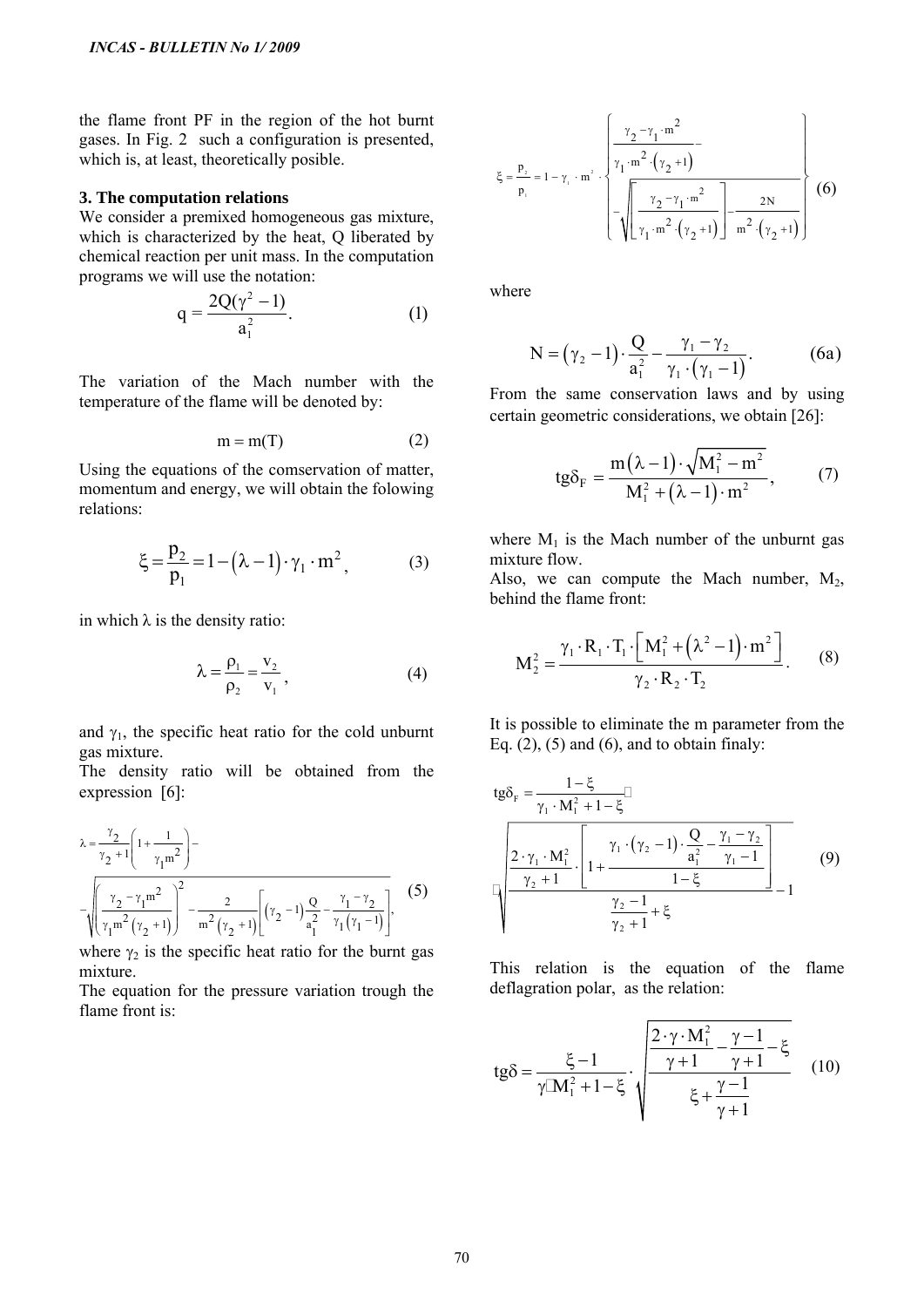represents the shock polar. Otherwise, if in Eq. (9) we make Q=0,  $\gamma_1 = \gamma_2 = \gamma$  and we change the sign, we obtain Eq. (10).

In the above formulas  $M_1$  is the Mach number of the flow of the unburnt gas from zone.

If it is possible to consider  $\gamma_1 = \gamma_2 = \gamma$  (the case of the poor mixtures), we can simplify the Eq. (9). We denote:

$$
b = \gamma M_1^2 + 1, \quad L = \frac{\gamma - 1}{\gamma + 1},
$$
  
\n
$$
s = \frac{2\gamma M_1^2}{\gamma + 1} \left[ 1 + \gamma (\gamma + 1) \frac{Q}{a_1^2} \right] - L.
$$
  
\n
$$
\left[ \frac{d\delta}{dt} \right] = \frac{\sqrt{M_1^2}}{M_1^2}
$$
  
\n
$$
\left[ \frac{d\delta}{dt} \right] = \frac{\sqrt{M_1^2}}{M_1^2}
$$

With this notations, Eq.  $(8)$  became:

$$
\text{tg}\delta_F = \frac{1-\xi}{b-\xi} \cdot \sqrt{\frac{s-\xi}{L+\xi}}.\tag{12}
$$

The reaction heat can be computed, after the methods which was developed in [6].

The interferences between the shock and combusion waves may produce complex flow configurations, whith may contain, apart from shock waves, expansion fans of Prandtl-Meyer type.

For the Prandtl-Meyer type expansion, we have [4]:

$$
\delta = -\sqrt{\frac{\gamma_{j} + 1}{\gamma_{j} - 1}} \arctg \sqrt{\frac{(\gamma_{j} - 1)M_{1}^{2} - (\gamma_{j} + 1)\xi^{\frac{\gamma_{1} - 1}{\gamma_{1}}} + \sqrt{\frac{\gamma_{j} + 1}{\gamma_{j} - 1}} \arctg \sqrt{\frac{\gamma_{j} - 1}{\gamma_{j} + 1}} (\mathbf{M}_{1}^{2} - 1) + \arctg \sqrt{\frac{(\gamma_{j} - 1)M_{1}^{2} - (\gamma_{j} + 1)\xi^{\frac{\gamma_{1} - 1}{\gamma_{1}}} + 2}{(\gamma_{j} - 1)K_{1}^{2} - (\gamma_{j} + 1)\xi^{\frac{\gamma_{1} - 1}{\gamma_{1}}} - \arctg \sqrt{\mathbf{M}_{1}^{2} - 1}},
$$
\n(13)

$$
(\gamma_j - 1) \xi^{\gamma_1}
$$

$$
\frac{T_2}{T_1} = \xi^{\frac{\gamma_j - 1}{\gamma_j}}
$$
\n(14) 5. The  
\nIn the

(where  $M_1$  denote the Mach number before the Prandtl-Meyer expansion and  $\gamma_1$ , the specific heat ratio)

$$
M_2^2 = \frac{(\gamma_j - 1) \cdot M_1^2 - 2 \cdot \left(\xi^{\frac{\gamma_j - 1}{\gamma_j}} - 1\right)}{(\gamma_j - 1) \cdot \xi^{\frac{\gamma_j - 1}{\gamma_j}}}
$$
(15)

The Eq. (9) and (12) represent two branchs of a continuous curve  $\delta = \delta(\xi)$  [4]. The common tangent in the combination point  $(\xi=1)$  is:

$$
\left[\frac{d\delta}{d\xi}\right] = \frac{\sqrt{M_1^2 - 1}}{\gamma_1 \cdot M_1^2} \,. \tag{16}
$$

A ccording to the before considerations, the c onstruction of the shock-expansion-combustion polar can be realized with the methods stated in [4] and [6].

## **4. The Mach number of the flame propagation**

configurations, we can suppose that the Mach number of the flame propagation may be obtaind Because the purpose of this paper is to announce the theoretical possibility of the existence of such with the Passauer formula:

$$
\mathbf{v}_{\ln} = \mathbf{A} \mathbf{T}_1^2, \tag{17}
$$

where  $v_{1n}$  is the propagation velocity of the flame, A, an experimental coeficient, but which can be approximated with some data from literature [6] and [10].  $T_1$  is the unburnt gas temperature. If we note with  $m_1$  and  $m_2$  the Mach numbers in two arias with the temperatures  $T_1$  and  $T_2$  repectively, we can write: *INCAS - BULLETIN No 1/ 2009*<br>  $\left(Y_1 - 1\right) \cdot M_1^2 - 2 \cdot \left[\xi^{T_1} - 1\right]$  (15<br>  $M_2^2 = \frac{\sum_{i=1}^{T_2} \left[\xi^{T_1} - 1\right]}{\left[\xi^{T_1} - 1\right]}$  (15<br>
The Eq. (9) and (12) represent two branchs of<br>
continuous curve  $\delta = \delta(\xi)$  [4]. The

$$
m_1 = \frac{v_{1n}}{a_1} = \frac{A}{\sqrt{\gamma R}} T_1^{3/2}
$$
 (18)

and:

$$
m_1/m_2 = (T_1/T_2)^{3/2} \tag{19}
$$

## **5. The simple penetration**

In this paper we will examine a possible *simple penetration*". We will taken into ,, consideration the flow of a gaseous combustible mixture whose Mach number is  $M_1$  (Fig. 2). configuration of the flow which was named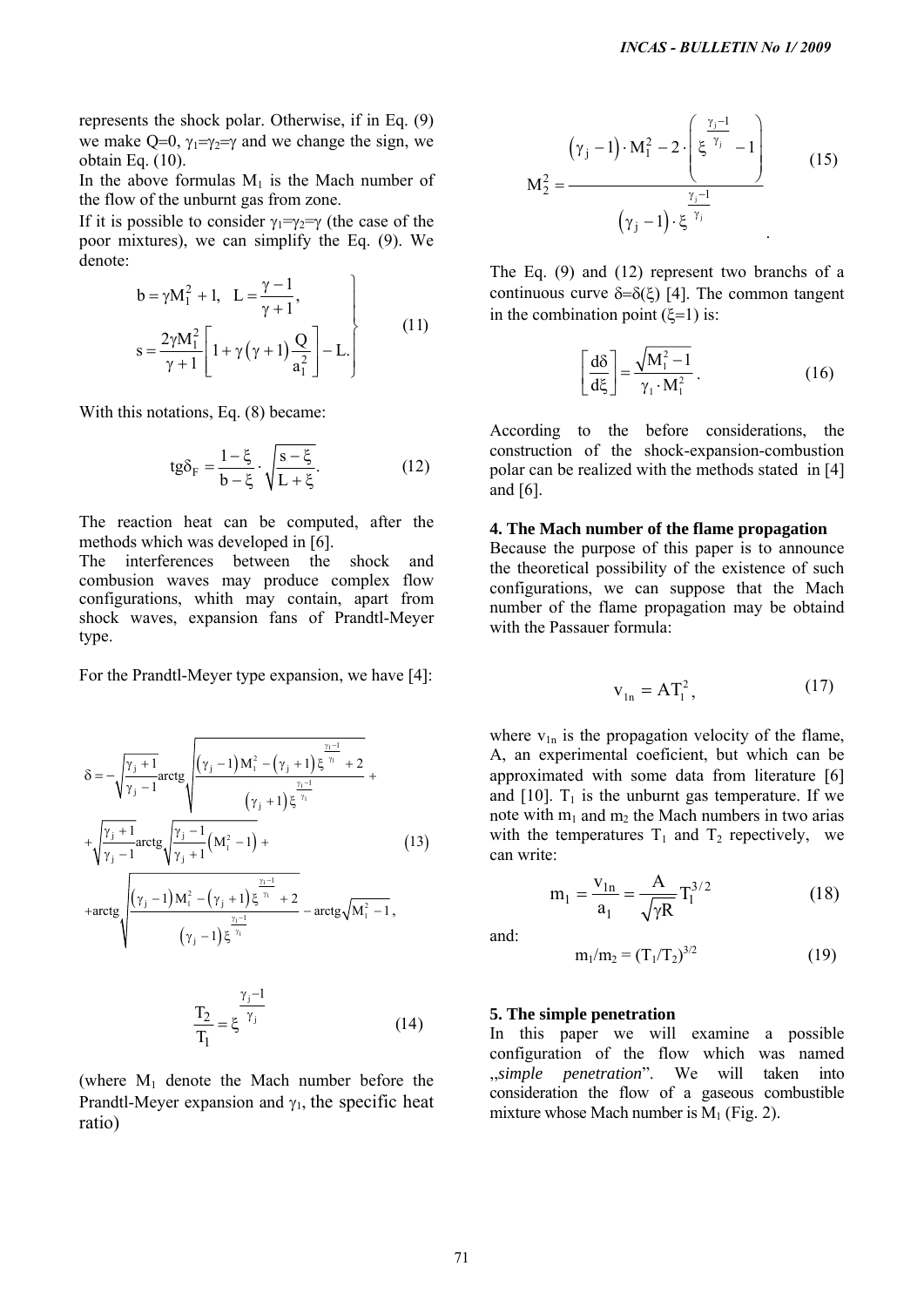The mixture is ignited and a fully supersonic flame front,  $F_1PF_2$ , will appear. Behind this flame front is the zone of the burnt gas.

A shock wave,  $S_1P$ , comes through the flame front, bringing forth the refracted shock wave,  $PS<sub>2</sub>$ .

In the point P the flame front is changing his 2 and 3 are different, and, according to  $(18)$ , the inclination because the temperatures in the regions flame Mach numbers are not the same.

poor, we will consider that  $\gamma_1 = \gamma_2 \approx 1.4$ . We will take into consideration a poor combustible gas mixture which flows with a supersonic speed at  $M_1 = 2$  and  $T_1 = 300$ °K. Because the mixture is

of such a flow and for this we will use, arbitrarily, As previously stated, this paper tries to show only the possibility, at least theoretical, of the existence the following caracteristic values (but which are near enough of the real gas mixture values):

$$
q_1 = 10
$$
; R = 287 m<sup>2</sup>/s<sup>2</sup>x<sup>o</sup>C; m<sub>1</sub> = 0.1;  $\xi_{13}$  = 1.2; (20)

(the index  $_{ij}$  corresponds to the regions noted by i and j, which are separeted by a flame front, a shock wave or an expansion fan).



For the tracing of the flame fronts  $PF_1$  and  $PF_2$ , we have used the Eq.  $(1)$ ,  $(3)$ ,  $(5)$ ,  $(6)$ ,  $(7)$ ,  $(8)$  and  $(9)$ . and some results and informations from  $[1]$ ,  $[3]$ , ], [6], [10]. [5

with the aid of the equations mentioned before. The principal numerical results are presented in the below table. Fig. 3 represent the shock and flame polars, obtaind



Fig. 3

|                                                                                                           | Area 2 Area 3 Area 4 Area 5                                                                     |  |
|-----------------------------------------------------------------------------------------------------------|-------------------------------------------------------------------------------------------------|--|
|                                                                                                           | $M_2=1.3120$ $M_3=1.8819$ $M_4=1.2056$ $M_5=1.8819$                                             |  |
| $T_2=919.6^{\circ}K$ $T_3=316.1^{\circ}K$ $T_4=934.9^{\circ}K$ $T_5=316.1^{\circ}K$                       |                                                                                                 |  |
| $\delta_{12}$ = 6.1263 <sup>0</sup> $\delta_{13}$ = -3.2939 $\delta_{34}$ = -9.76 $\delta_{25}$ = -3.2939 |                                                                                                 |  |
|                                                                                                           | $\xi_{12} = 0.9697$ $\xi_{13} = 1.2$ $\xi_{34} = 0.9662$ $\xi_{15} = 1.1591$                    |  |
|                                                                                                           | $\lambda_{12} = 3.1610$ $\lambda_{13} = 1.1391$ $\lambda_{34} = 3.0610$ $\lambda_{25} = 1.1187$ |  |

Similar configurations can be obtaind taking into consideration another values than (20).

Also we could to use another law than the Passauer law and the data (20) was used only to demonstrate the possibility of the (at least) theoretical existence law (18) to compute the flame mach number. This of such a flow configuration.

# **6. The complex penetrations**

In this paragraph we remark some theoretical flow configurations which can be produced when a shock wave penetrates in the space of the hot burnt gas mixture from behind a flame front.

characteristic values in this new case will be: We will consider a gas mixture which flows with  $M_1 = 2$  and  $T_1 = 300^\circ K$  and  $\gamma_1 = \gamma_2 \approx 1.4$ . The

$$
q_1 = 10
$$
; R = 287 m<sup>2</sup>/s<sup>2</sup>x<sup>o</sup>C; m<sub>1</sub> = 0.12;  $\xi_{13} = 1.4$ ; (21)